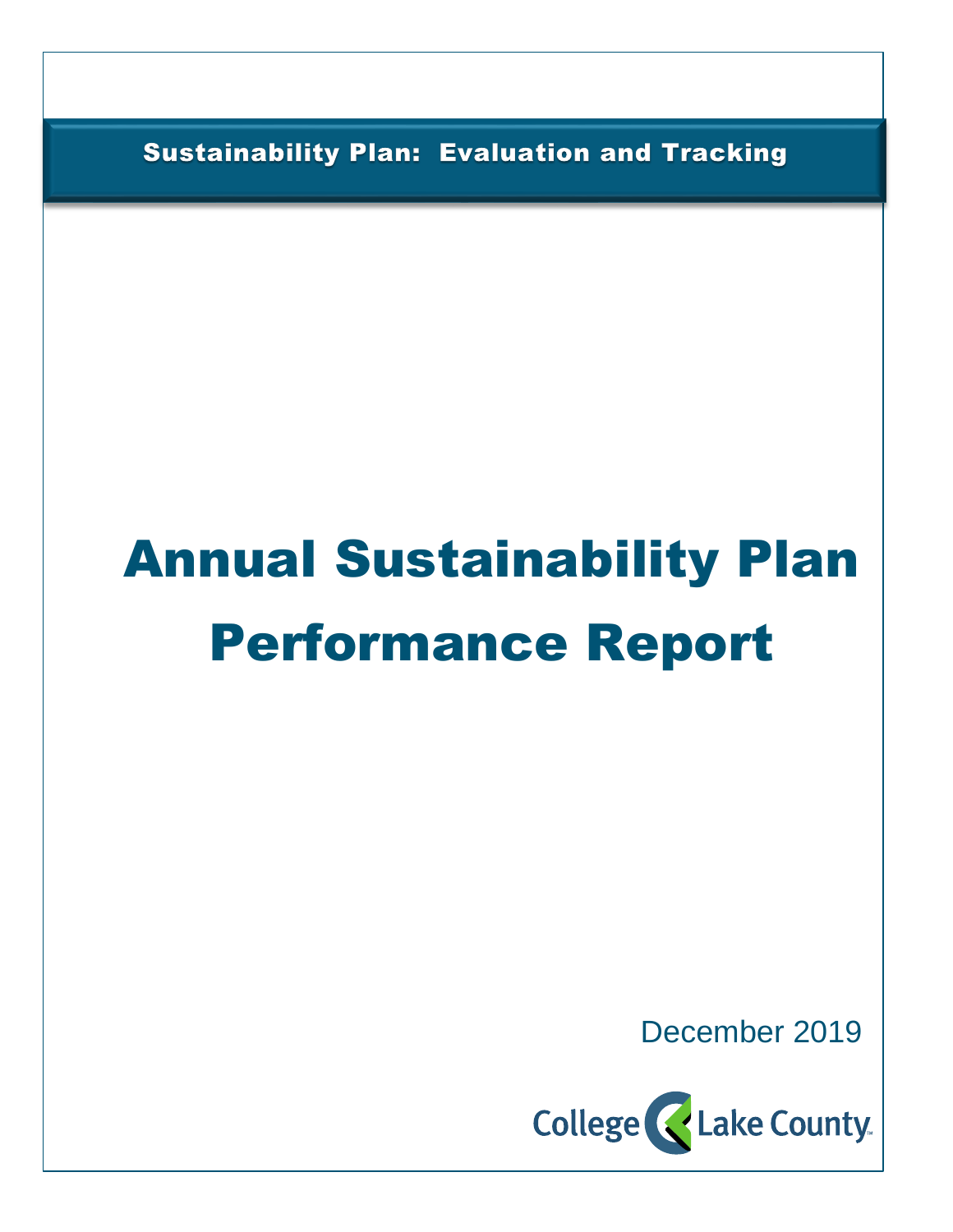Sustainability Plan Performance Report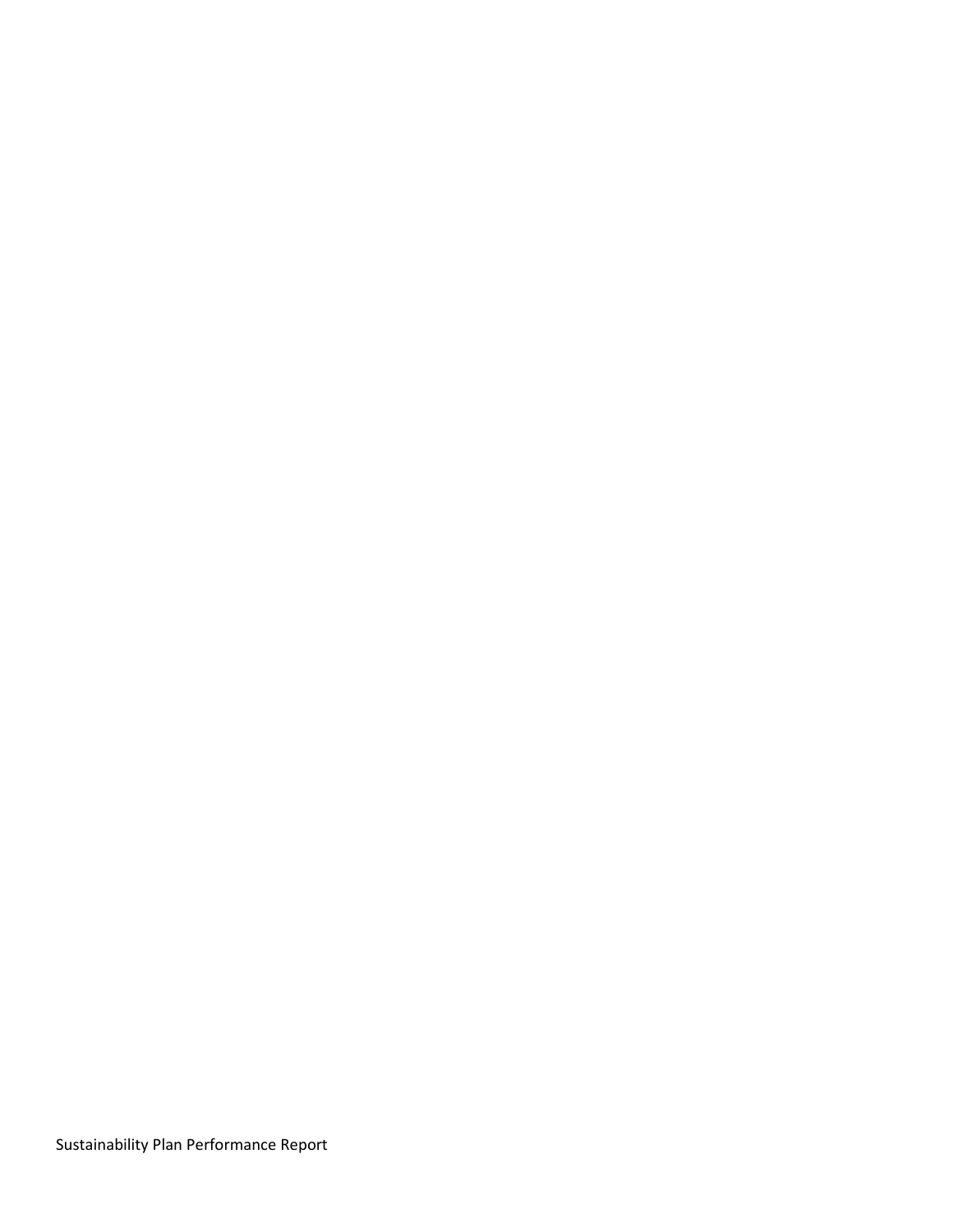# **Evaluation & Tracking**

The College of Lake County 2019-2021 Sustainability Plan establishes goals and action items for sustainability. The Annual Performance Report provides a summary of progress and sustainability initiatives undertaken during that year along with benchmarked data from previous years.

The Climate Action Plan provides updated greenhouse gas emissions in Section I of college's Sustainability Plan, tracking the college's goal to reach climate neutrality by 2042. Greenhouse gas emissions reflect the impacts of dining, purchasing, grounds, transportation, waste, and water activities, in addition to those of buildings and energy use, which are recorded in Section II Sustainability Goals.

The 2019-21 Sustainability Plan provides a streamlined format for evaluating and tracking the progress of sustainability at the College of Lake County. Each of the thirteen goals has its own action items and a performance metric. Performance metrics provide quantitative measures of progress toward the goals, while additional narrative descriptions provide qualitative descriptions. This Annual Sustainability Performance Report records these measures of progress toward meeting the goals established by the college community. Together these reporting mechanisms are tracked annually in order to evaluate progress and program effectiveness, reported through performance reports for the College's Strategic Plan and the Sustainability Plan.

# **Sustainability Awards and Recognition**

The College of Lake County (CLC) is proud to announce that its new Science and Engineering Building has not only received LEED Platinum certification from the USGBC in March 2018, but its score is the highest among new green building construction in the state of Illinois. Legat Architects received the Sustainability Award for the Science Building from the Illinois Chapter of the American Institute of Architects in the fall of 2019. The college also received the Emerald Award from the Illinois Chapter of the USGBC for building design innovation in the Science Building in 2017.

The college continues to be ranked among the top ten two-year colleges by the American Association for Sustainability in Higher Education (AASHE) on its Sustainable Campus Index (SCI) for 2019, based on its STARS Silver score for comprehensive sustainability achievements. The *Sierra* magazine recognizes this ranking on its list of top "Cool Schools" and the *Princeton Review* lists CLC on its "Top Green Colleges." The *Chronicle of Higher Education* called out the colleges and universities on the Sustainable Campus Index by in its fall 2019 publishing of "Top-Performing Institutions for Sustainability."

Tree Campus USA and Bee Campus USA have both recognized the College of Lake County for its efforts to support conservation efforts in urban forestry and protecting pollinators. CLC also continues to be a signatory of the Second Nature Climate Commitment.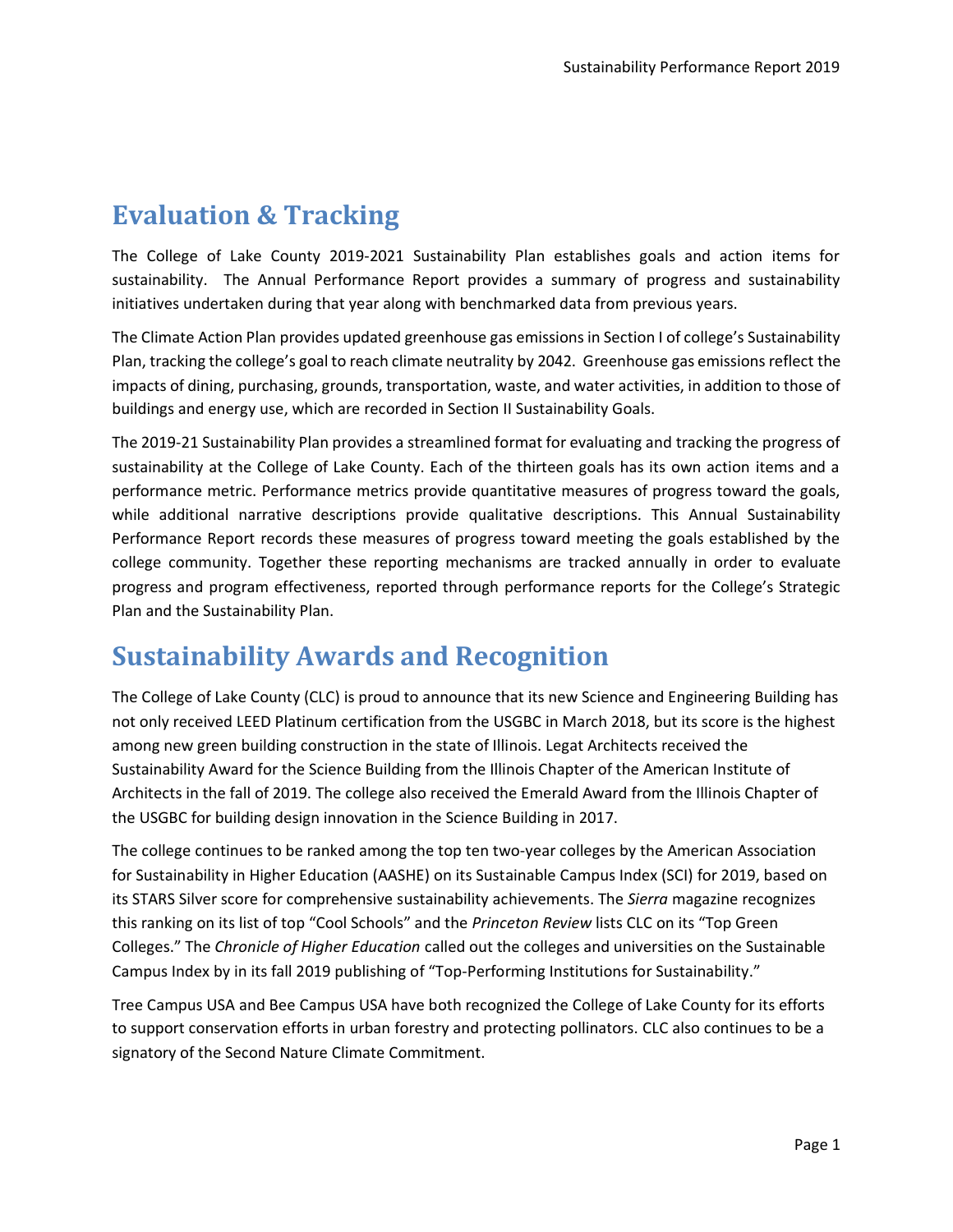# **I. Climate Action Plan**

#### **Greenhouse Gas Inventory (GHG)**

A greenhouse gas (GHG) inventory measures the amount of greenhouse (carbon) gases being released into the atmosphere as a result of the construction and operations of an institution. The most commonly measured greenhouse gases are carbon dioxide, methane, nitrous oxide and water vapor. GHG emissions are measured across three scopes based on the source of emissions and then converted to metric tons of carbon dioxide equivalent (MTCDE). The three scopes of greenhouse emissions identify whether the carbon emissions are generated onsite, generated offsite for use on campus, or produced indirectly by commuting or by items purchased for use on campus.

| <b>Fiscal Year</b>             | Scope 1                                                                               | Scope 2                                                                  | Scope 3                                                               |
|--------------------------------|---------------------------------------------------------------------------------------|--------------------------------------------------------------------------|-----------------------------------------------------------------------|
| Definition                     | Emissions generated on-<br>site by burning of fossil<br>fuels and use of<br>chemicals | Emissions generated off-<br>site and purchased for<br>use by the college | Emissions generated by<br>individuals commuting to<br>and from campus |
| <b>CLC Sources</b><br>Measured | Natural gas<br>Gas & diesel fleet<br>Refrigerants<br><b>Fertilizers</b>               | Electricity<br>Paper purchased                                           | Full and part time<br>faculty, staff, &<br>student commuting          |
| Method                         | <b>Facilities metering</b><br>Natural gas budget                                      | • Facilities metering<br>• Purchasing bills and<br>receipts              | Mass Transit Survey,<br>Fall '09<br>IEPR survey '15                   |

#### **Figure 1.1: Scopes of Greenhouse Gas Emissions**

#### **Inventory of Greenhouse Gases**

Since FY 2018, CLC has been using the SIMAP® tool (Sustainability Indicator Management and Analysis Platform) an internationally accepted carbon and nitrogen-accounting platform used to track, analyze, and improve campus-wide sustainability initiatives. SIMAP is an online tool hosted by the University of New Hampshire's Sustainability Institute, which has nearly two decades of work supporting campus inventories with the Campus Carbon Calculator, CarbonMAP and Nitrogen Footprint Tool. The database is based on the Intergovernmental Panel on Climate Change's (IPCC, [www.ipcc.ch\)](http://www.ipcc.ch/) national-level inventories and then adapted for use at institutions of higher education.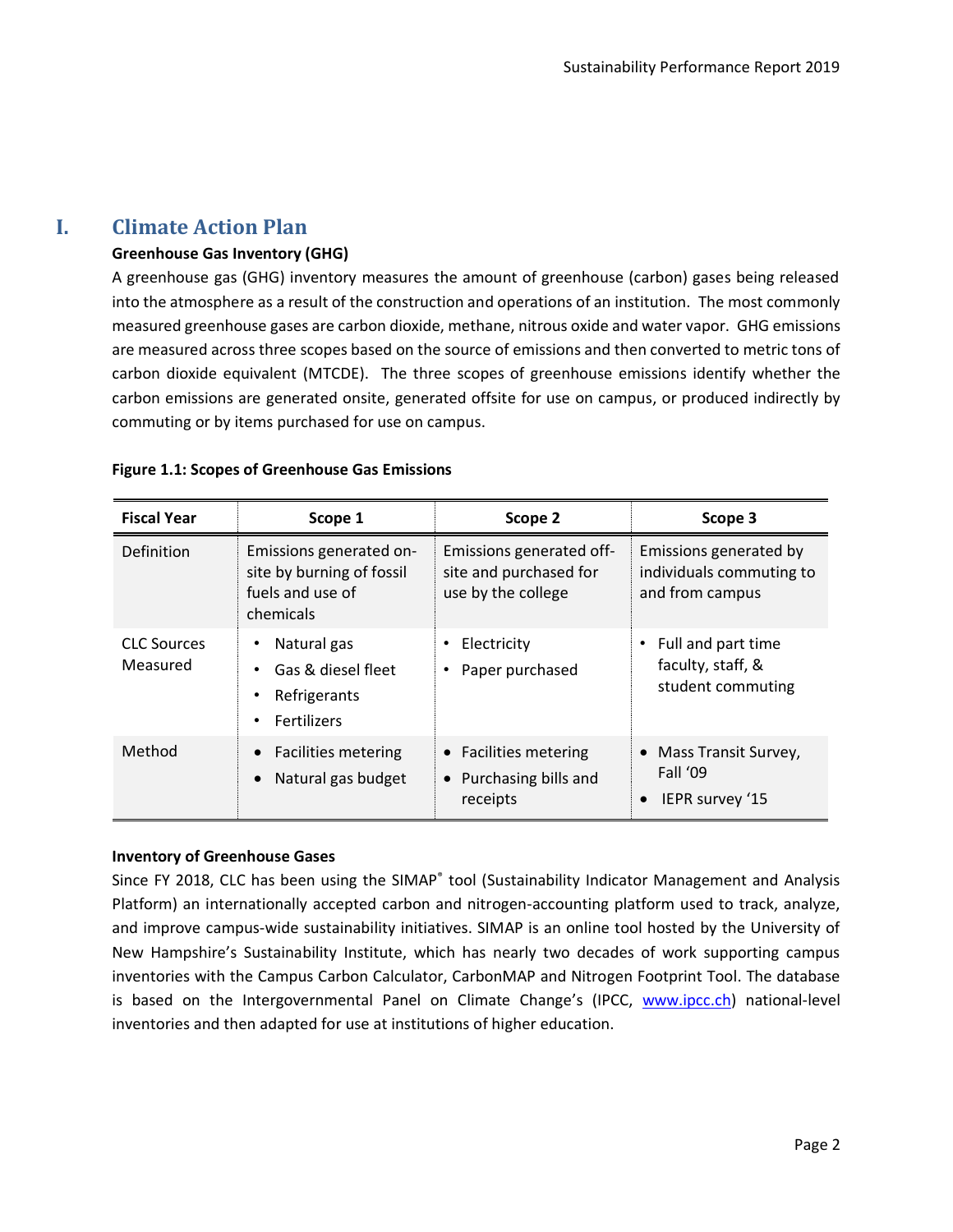| <b>Fiscal Year</b> | Scope 1  | Scope 2   | Scope 3   | <b>Total GHGs</b> |
|--------------------|----------|-----------|-----------|-------------------|
| <b>FY 2009</b>     | 4,871.30 | 14,029.97 | 11,678.95 | 30,580.21         |
| FY 2010            | 4,434.26 | 13,715.23 | 12,779.69 | 30,929.18         |
| <b>FY 2011</b>     | 4,340.82 | 14,627.06 | 12,545.94 | 31,513.82         |
| FY 2012            | 3,871.41 | 13,207.34 | 12,268.91 | 29,347.66         |
| <b>FT 2013</b>     | 4,044.70 | 13,563.13 | 13,133.49 | 30,741.31         |
| FY 2014            | 4,759.31 | 13,322.22 | 12,070.21 | 31,151.74         |
| <b>FY 2015</b>     | 4,449.92 | 12,953.43 | 10,703.46 | 28,106.81         |
| FY 2016            | 3,596.20 | 10,850.01 | 10,717.72 | 25,163.93         |
| FY 2017            | 3,545.62 | 11,773.12 | 11,202.44 | 26,521.18         |
| <b>FY 2018</b>     | 4,413.33 | 11,123.84 | 11,032.07 | 26,569.24         |
| <b>FY 2019</b>     | 4,639.01 | 8,014.22  | 11,373.79 | 24,027.02         |

**Figure 1.2 Greenhouse Gas Emissions by Scope in Metric Tons of Carbon Dioxide Equivalent (MTCDE)**

Figure 1.2 shows changes in greenhouse gas emissions since 2009. Figure 1.3 demonstrates CLC's reduction in carbon emissions, normalizing data by the increase in building square footage, from 2014 to 2019. The normalized data help us to see the impact in relation to new building additions.



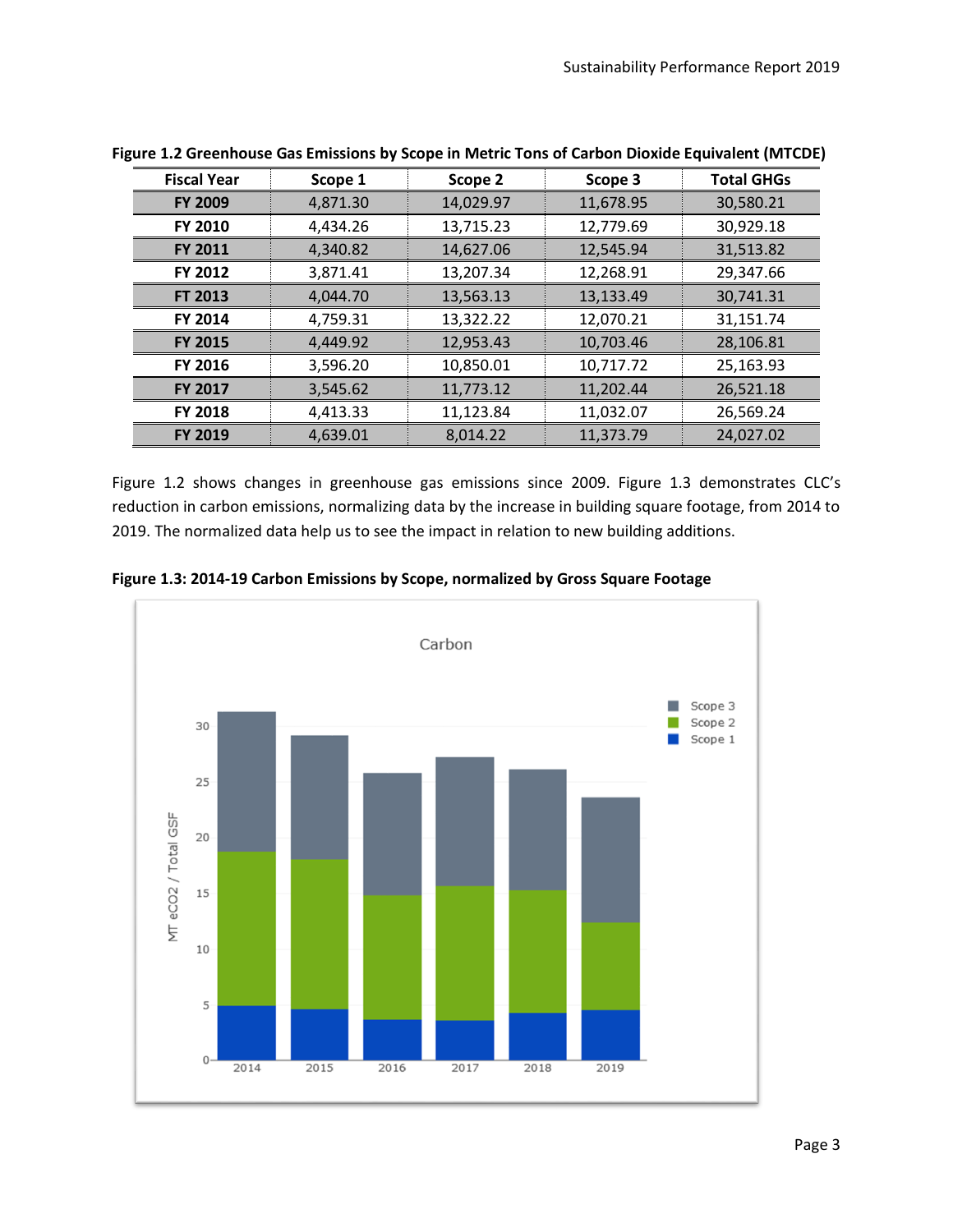## **II. Sustainability Goals**

### **A. Sustainability Planning & Administration**

**Goal 1 – Governance and Participation:** Improve employee engagement in sustainability governance and initiatives

Action Item 1.1: Support the Sustainability Council, Environmental Action Committee, and other governance entities in the development and implementation of sustainability initiatives Action Item 1.2: Provide education and support for faculty and staff to participate in sustainable practices on campus and in the community

Action Item 1.3: Provide ongoing opportunities for staff and faculty to provide communication and feedback regarding sustainability opportunities and initiatives

#### **Goal 1 – Governance and Participation Progress and Performance**

The Sustainability Council met monthly during the 2019 academic year. Major projects include the funding of an electric off-road vehicle for the police department, a bike repair station for the Living Lab Trail, and supplies to help complete the Japanese Garden with native plant materials.

Staff and faculty participated in a number of campus-side events such as World Clean-Up Day, America Recycles Day, natural areas restoration workdays, reduce and recycle workshops, and other events.

**Performance Metric:** 10 Students and Staff participated in World Cleanup Day. One staff member organized a successful restoration workday in fall 2018 with 6 student participants. 18 people participated in the Reduce and Recycle lunch-and-learn during Earth Week. Faculty attended several of the educational events during the year and invited students to participate for extra credit.

#### **B. Greening Our Campus**

**Goal 2 – Buildings and Energy:** Minimize energy consumption through building efficiency and the development of renewable energy resources, in support of Climate Action Plan goals for carbon neutrality

Action Item 2.1: Continue energy conservation through efficient scheduling with building systems controls and retro-commissioning of HVAC equipment

Action Item 2.2: Continue retrofitting of all lighting systems to energy efficient LED fixtures and expand use of occupancy and daylight sensors

Action Item 2.3: Expand the use of geothermal heat exchange systems through all of the main buildings across the Grayslake Campus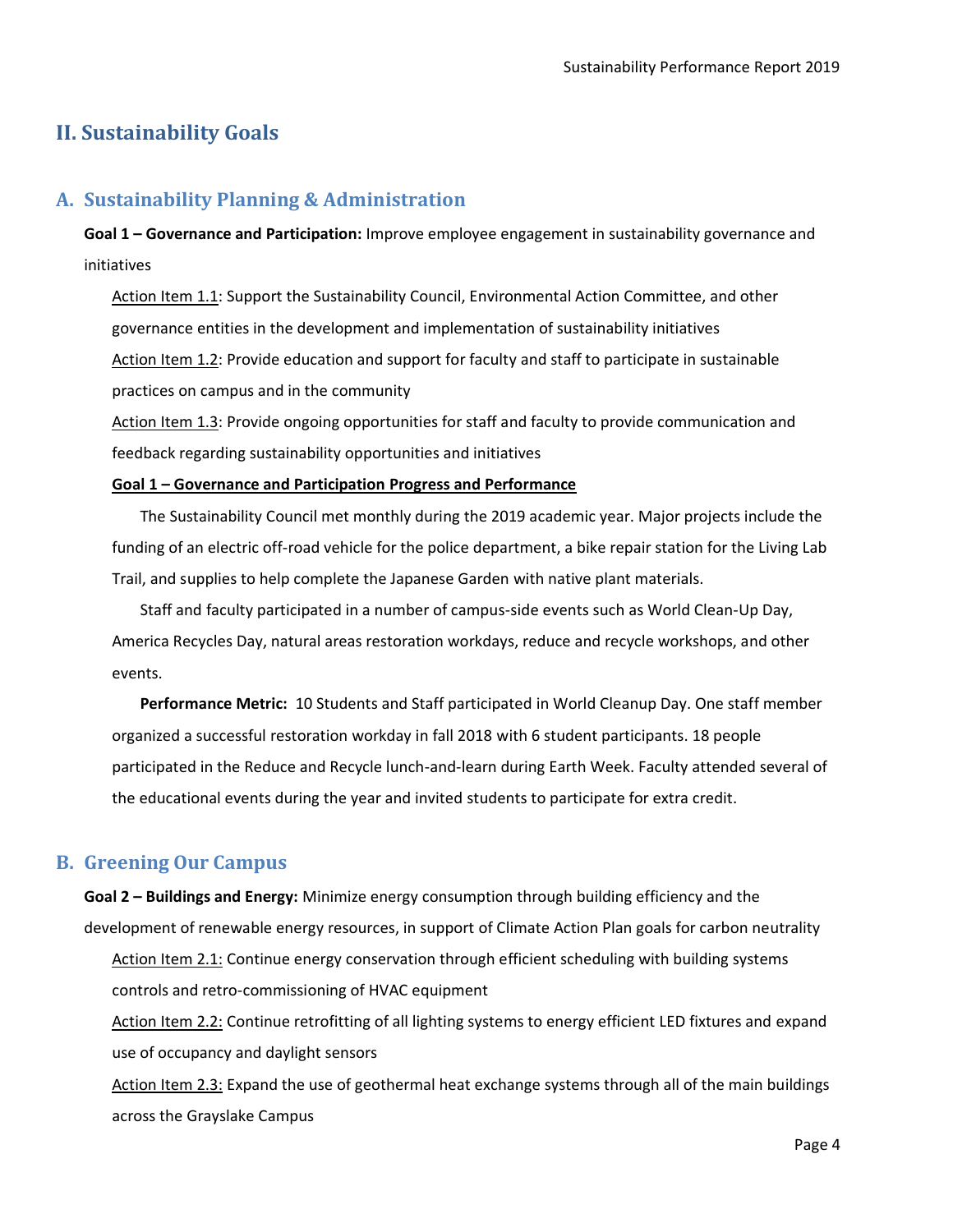Action Item 2.4: Expand the use of solar photovoltaic energy systems on all three campuses Action Item 2.5: Provide physical and virtual access to energy efficiency and renewable energy technologies to be used as models for community and curriculum demonstrations Action Item 2.6: Support Green Building Guidelines, in compliance with Illinois law, requiring all new construction and renovation projects meet the equivalent LEED Silver standards

#### **Goal 2 – Buildings and Energy Progress and Performance**

As noted above in this report, the Science and Engineering Building received LEED Platinum certification in early 2019, with a green building score that is the highest in Illinois for new building construction.

The Living Lab Trail came to completion in early fall 2019 after years of development. The Living Lab Trail provides interpretative signage that explains the structures and processes of green buildings and their systems. Visitors to campus are able to appreciate the building efficiency and renewable energy systems on campus.

CLC has awarded a contract to install 2 MW of solar photovoltaics on its Grayslake Campus and 285,000 kW on its Lakeshore Campus. Construction and installation are expected to be complete by the end of the 2021 fiscal year.

**Performance Metric:** Reduced MMBTUs of annual electricity and natural gas consumption.

| гv            | 2014            | 2015                    | 2016      | 2017      | 2018      | 2019      |
|---------------|-----------------|-------------------------|-----------|-----------|-----------|-----------|
| <b>MMBTUs</b> | 158,67<br>. . 2 | ---<br>15.<br>151.627.7 | 130,238.8 | 133,656.6 | 142,058.1 | 131,455.4 |

**Goal 3 – Dining Services:** Increase the sustainability of food operations on all three campuses

Action Item 3.1**:** Increase the amount of produce sold to Café Willow dining services from the campus farm and from other farms within 250 miles

Action Item 3.2: Increase the availability of certified organic, vegetarian, vegan and/or other healthy meal options for students and employees in Café Willow

Action Item 3.3: Evaluate and expand pre- and post-consumer food scrap composting in the café and for special events catering

Action Item 3.4: Promote the use of reusable food and beverage containers

Action Item 3.5: Promote awareness of the campus farm, apiary and farm market and the benefits of local and sustainable foods

#### **Goal 3 – Dining Services Progress and Performance**

CLC's Café Willow earned a 3-Star rating from the Green Restaurant Association in fall 2019. This rigorous rating system elevates the stature of the café and the college to that of an elite group of food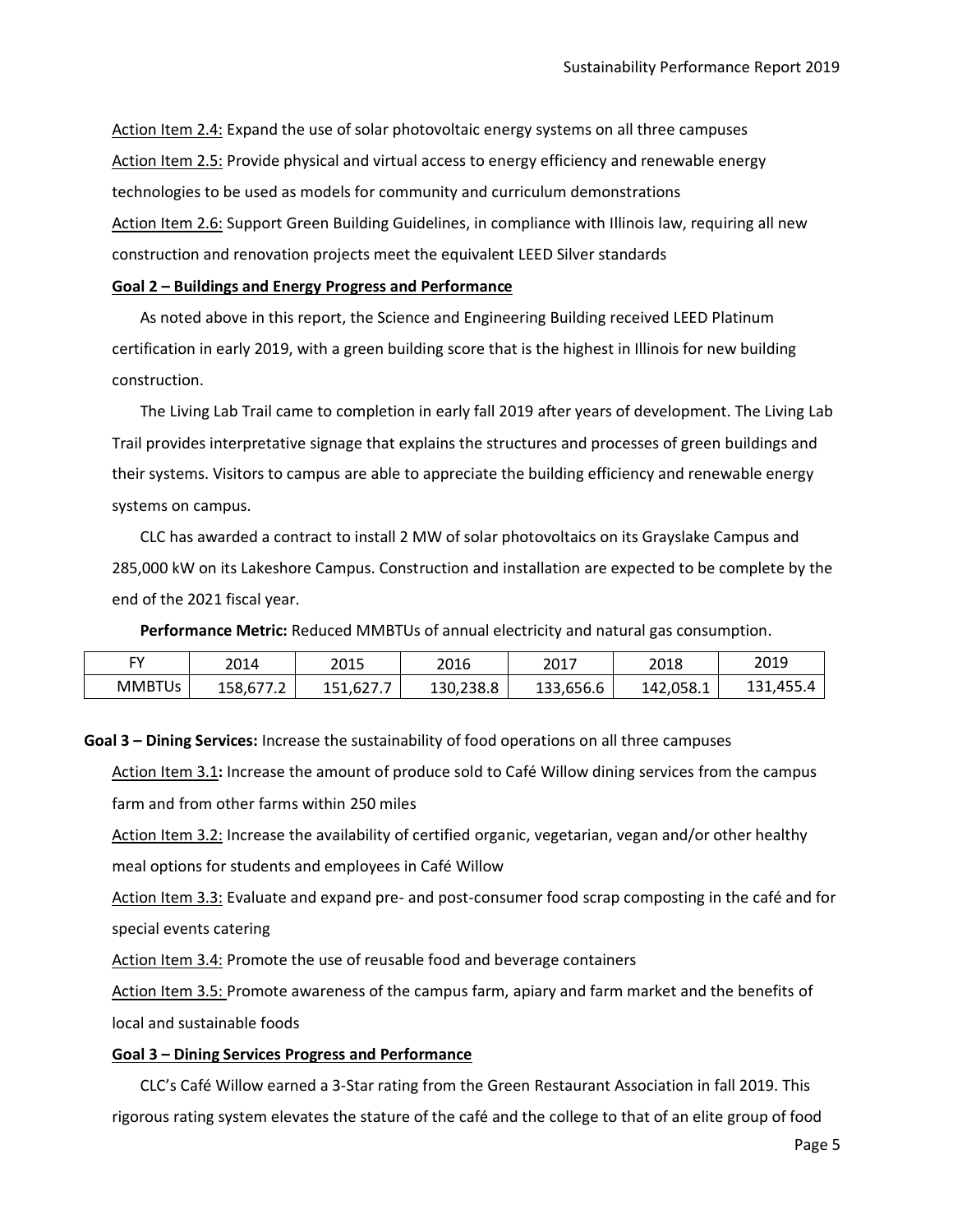service institutions. Plans remain to evaluate the impact of renewable energy in the café that could further boost the score for Café Willow.

The Food Service Committee discussed ways to increase the amount of fresh food procured from the Campus Farm. A'Viands has made efforts to identify the amount of locally produced foods from its supplier Testa Foods. A'Viands has increased its offerings of plant-based soups and entrees over the past two years with regular vegetarian and vegan entrees, sides and soups. This effort is partly in response to student requests made at the Food Service Committee.

**Performance Metric**: Campus Farm harvesting and sales, by calendar year

| 2018 | Market            | 23,000 lbs. of produce harvested totaling      | \$11,800 in sales             |
|------|-------------------|------------------------------------------------|-------------------------------|
|      | Café Willow       | 2,000 lbs. of produce totaling                 | \$484 in sales                |
|      | <b>Plant Sale</b> | 4,100 vegetable and herb food crop transplants | \$9,175 in sales              |
|      | totaling          | sold to community                              |                               |
|      | Pantries          | 400 lbs. of produce donated                    |                               |
| 2019 | Market            | 25,000 lbs. of produce                         | \$12,188 in sales             |
|      | Café Willow       | 300 lbs. of produce                            | \$100 (limited by renovations |
|      |                   |                                                | to farm and personnel         |
|      |                   |                                                | turnover in the kitchen)      |
|      | Plant Sale        | 5,300 vegetable and herb food crop transplants | \$12,000 in sales             |
|      |                   | sold to community                              |                               |
|      | Pantries          | 350 lbs. of produce donated                    | \$245 in donations collected  |
|      |                   |                                                | and donated                   |

**Performance Metric**: The 2019 Waste Audit did not measure composted food scraps. Similar rates of food scraps disposal was applied in 2019 as were recorded in 2018.

**Goal 4 – Grounds**: Increase sustainable landscape, integrated pest management, and stormwater best

management practices

Action Item 4.1: Develop and implement the Landscape Management Plan

Action Item 4.2: Evaluate levels of grounds department staffing, training, and assigned tasks to be able

to carry out the Landscapes Management Plan

Action Item 4.3: Support the integrated pest management strategies employed across campus grounds and facilities

Action Item 4.4: Increase use of native plants and native plant gardens

Action Item 4.5: Reforest campus trees annually with species native to Lake County and hardy to local climate conditions

Action Item 4.6: Expand best management practices such as bioswales, rain gardens, pervious

pavement, and rainwater catchment systems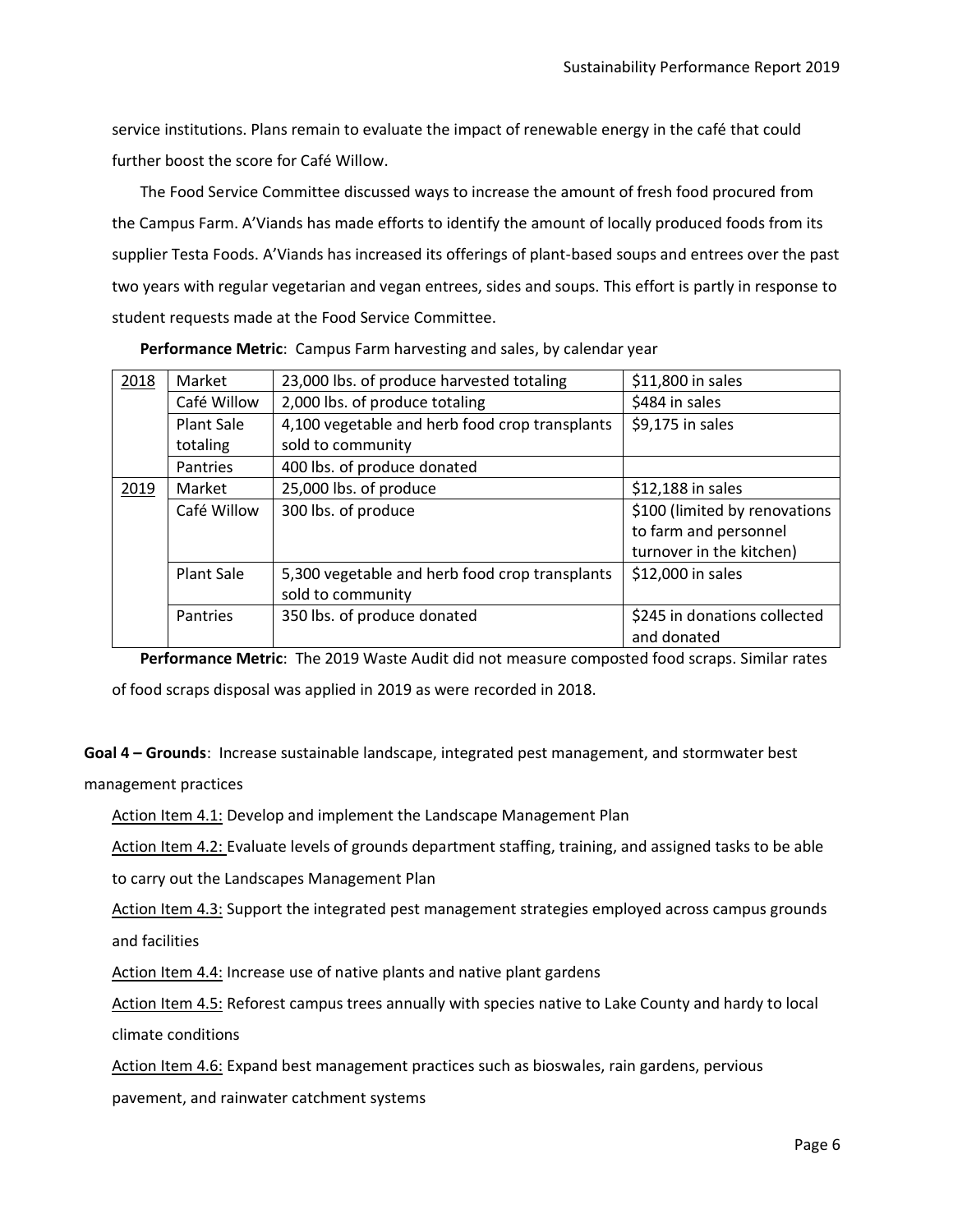Action item 4.7: Host monthly restoration workdays to continue community involvement with the restoration process

Action Item 4.8: Continue ecological restoration of campus natural areas

Action Item 4.9: Develop a "Living Lab Trail" to educate visitors about sustainable features across the campuses

#### **Goal 4 – Grounds Progress and Performance**

The Japanese Garden Taskforce received funding and approval to go ahead with the renovation of the Japanese Garden in courtyard located between the L and T wings. Taskforce volunteers worked with the Grounds Department to install native shrubs and perennials and also a no-mow turf grass mix. Plantings and hardscaping improvements were designed to imitate common themes and elements typical of Japanese landscaping while also being more sustainable. Grounds crewmembers will no longer have to bring lawnmowers through the building to manage this space.

Restoration workday events were scheduled in fall 2018 with cutting and removal of buckthorn in the woodlands on the east side of campus. Staff met with the Stormwater Management Commission to review issues with the bioswales, which are showing signs of erosion and weed growth. Plans are being developed to issue an RFP for the restoration of the bioswales in the spring of 2020.

The Living Lab Trail was completed in the summer/fall 2019, with interpretive signage and web links for additional resources. The Living Lab Trail connects sustainable practices and resources on campus with opportunities for training and careers. The Trail also serves as an educational resource tool for the community.

**Performance Metric:** No additional land has been restored as natural areas or with best management practices in 2019.

**Goal 5 – Purchasing:** Increase environmental and social considerations in purchasing and procurement procedures

Action Item 5.1: Implement policies for procurement and disposal of items that take into consideration environmental and human health impacts

Action Item 5.2: Encourage life-cycle analyses for purchase of products that are reusable, have recycledcontent, require less energy consumption, reduce waste, can be locally sourced, and have third-party certification of goods and services and for requests for quotation, proposals and bids Action Item 5.3: Adopt ENERGY STAR® purchasing standards for all new computer equipment, appliances and equipment

Page 7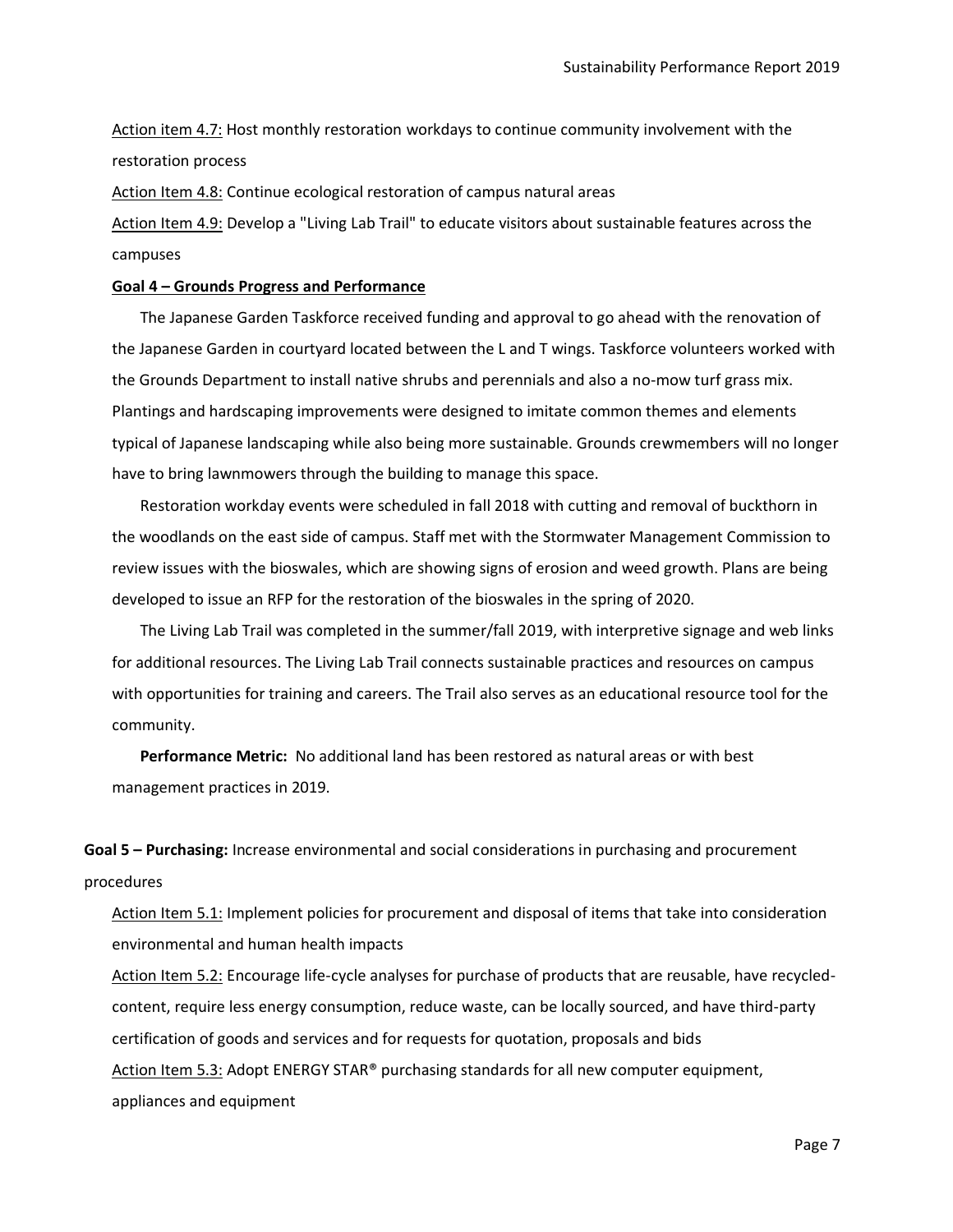Action Item 5.4: Purchase cloud-computing products when possible to reduce the need for internal server equipment

Action Item 5.5: Implement smaller physical footprint devices such as "mini" form factor computers which reduce freight costs, generate less heat, and use less energy

Action Item 5.6: Evaluate and implement plans for the consolidation of many printers with shared multifunction print devices

Action Item 5.7: Prioritize goods and services in requests for quotation and proposals from companies that highlight their own sustainability efforts

Action Item 5.8: Prioritize purchase of supplies with Green Seal certification (or similar equivalent) and eliminate use of products that emit volatile organic compounds (VOCs) and/or other toxins

#### **Goal 5 – Purchasing Progress and Performance:**

Central Services worked with Konica Minolta to replace the multi-functional printers across the three campuses. Central Services is continuing to increase the efficiency of printers on campus through the process of consolidation of different printer. The Konica Minolta Clean Planet Program handles all of the copier fleet toner and waste toner recycling. Central Services sends all other print cartridges, toner and inkjet materials to Evolve Recycling.

The Purchasing and the Information Technology departments are reviewing national standards to consider in guidelines for energy efficient and sustainable technology support on campus.

**Performance Metric:** There has been no tracking of purchasing of sustainable products and services, apart from paper products and food from the Campus Farm.

#### **Goal 6 – Transportation**: Increase utilization of alternative modes of transportation

Action Item 6.1: Survey transportation choices made by students and faculty/staff every three years

Action Item 6.2: Increase awareness of alternative modes of transportation, including: walking, bicycling,

public transport, car sharing programs, and low-emission vehicles and teleconferencing

Action Item 6.3: Work with Pace to negotiate reduced student rates for bus passes

Action Item 6.4: Purchase fuel efficient vehicles for the campus fleet

Action Item 6.5: Measure and mitigate emissions that result from business-related air travel

Action Item 6.6: Monitor existing and install additional electric vehicle charging stations

Action Item 6.7: Support efforts by Lake County and surrounding jurisdictions to connect bicycle/multi-

use trails to CLC campuses

Action Item 6.8: Participate in a bike sharing program with local community entities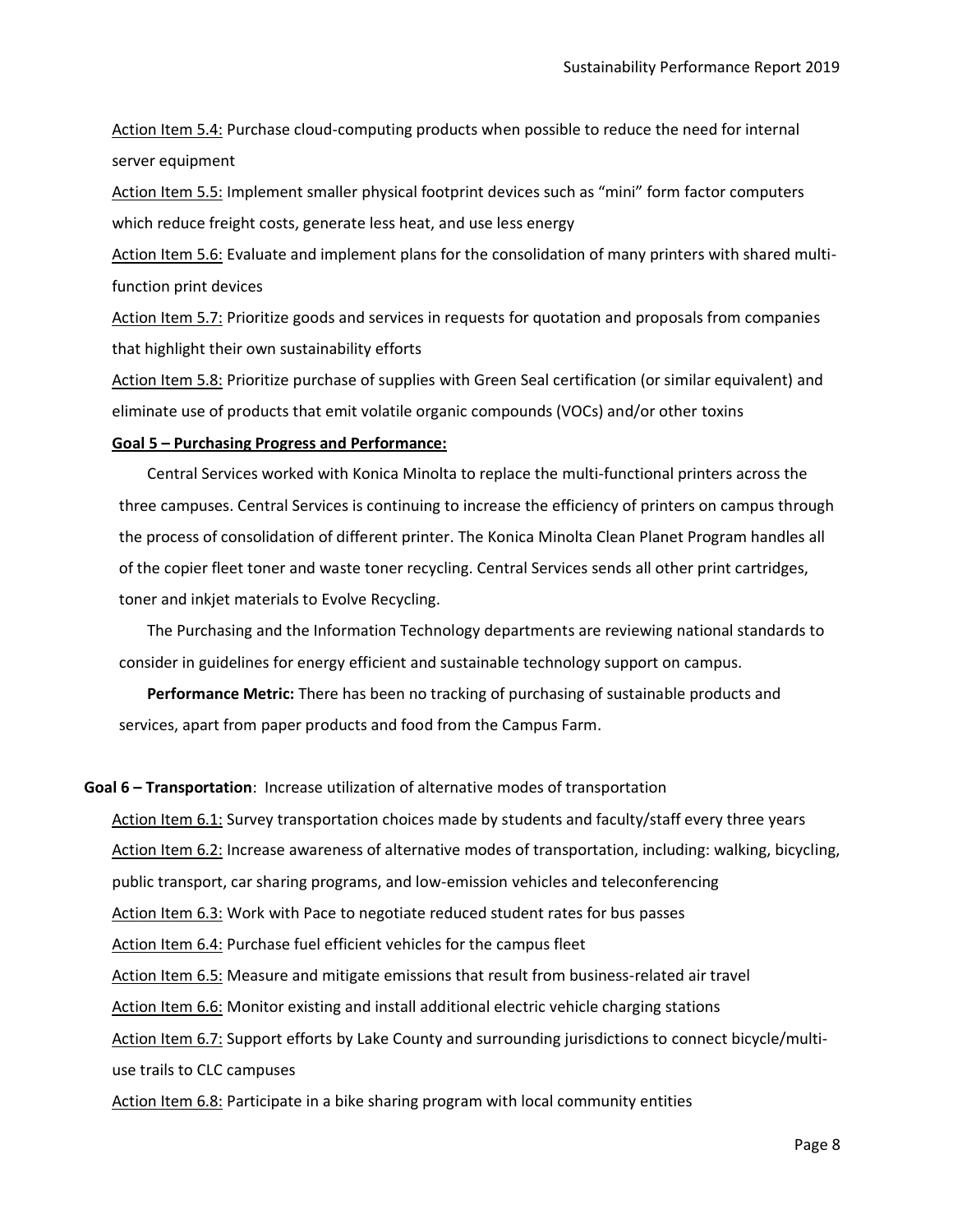#### **Goal 6 – Transportation Progress and Performance:**

CLC staff have been active in helping to coordinate a regional bike share program for Grayslake and Lake County that would benefit both students and staff. The Sustainability Council awarded funding for a bicycle repair station that will be installed out front of the Physical Education and Fitness building near the Bike Resource station of the Living Lab Trail.

**Performance Metric:** No surveys have been issued in FY19 to obtain new information regarding rates of transportation options.

#### **Goal 7 – Waste**: Maximize waste diversion and resource recovery across all three campuses

Action Item 7.1: Enhance education and awareness about resource recovery, through a comprehensive signage campaign and website information (all three campuses once every three years) Action Item 7.2: Conduct annual audits of waste disposal across all three campuses, and report progress in reducing and diverting waste through recycling and compost disposal.

Action Item 7.3: Continue implementation of guidelines for reuse and recycling of construction and demolition (C&D) materials.

#### **Goal 7 – Waste Progress and Performance:**

Educational workshops continued on the Grayslake and Lakeshore campuses for staff and students to reduce, reuse, and recycle. Educational signage appears in every classroom, demonstrating what is recyclable and what needs to go in the trash. CLC Facilities team conducted its waste audit on the Grayslake Campus in March 2019. The results are listed below, with multipliers applied to estimate waste disposal at Southlake and Lakeshore, based on the 2018 audit on all three campuses. As you can see the recycling rates went down in FY19. Continued education is needed.

**Performance Metric**: Waste diversion from landfills

|                     | FY 2017*     |         | FY 2018      |         | FY 2019   |         |
|---------------------|--------------|---------|--------------|---------|-----------|---------|
|                     | <b>Total</b> | Percent | <b>Total</b> | Percent | Total     | Percent |
| Landfill            | 67,771.3     | 52.4%   | 68,250.1     | 52.3%   | 74,411.9  | 56.5%   |
| Recycle             | 55,017.9     | 46.2%   | 55,406.6     | 46.1%   | 52,348.0  | 42.0%   |
| Compost**           | 1,397.2      | 1.5%    | 1,407.1      | 1.5%    | 1,384.9   | 1.5%    |
| <b>Total</b>        | 124,186.4    | 100.0%  | 125,063.8    | 100.0%  | 128,144.9 | 100.0%  |
| <b>Student FTEs</b> | 8,209        |         | 8,165        |         | 8,019     |         |
| Fac/Staff FTEs      | 1,056        |         | 1,035        |         | 955       |         |
| <b>TOTAL FTES</b>   | 9,265        |         | 9,200        |         | 8,974     |         |

\*Figures for FY17 are estimated based on FY18 rates and the changes in FTEs

\*\*Compost figures are based on a baseline 1.5% assessment in FY18 audit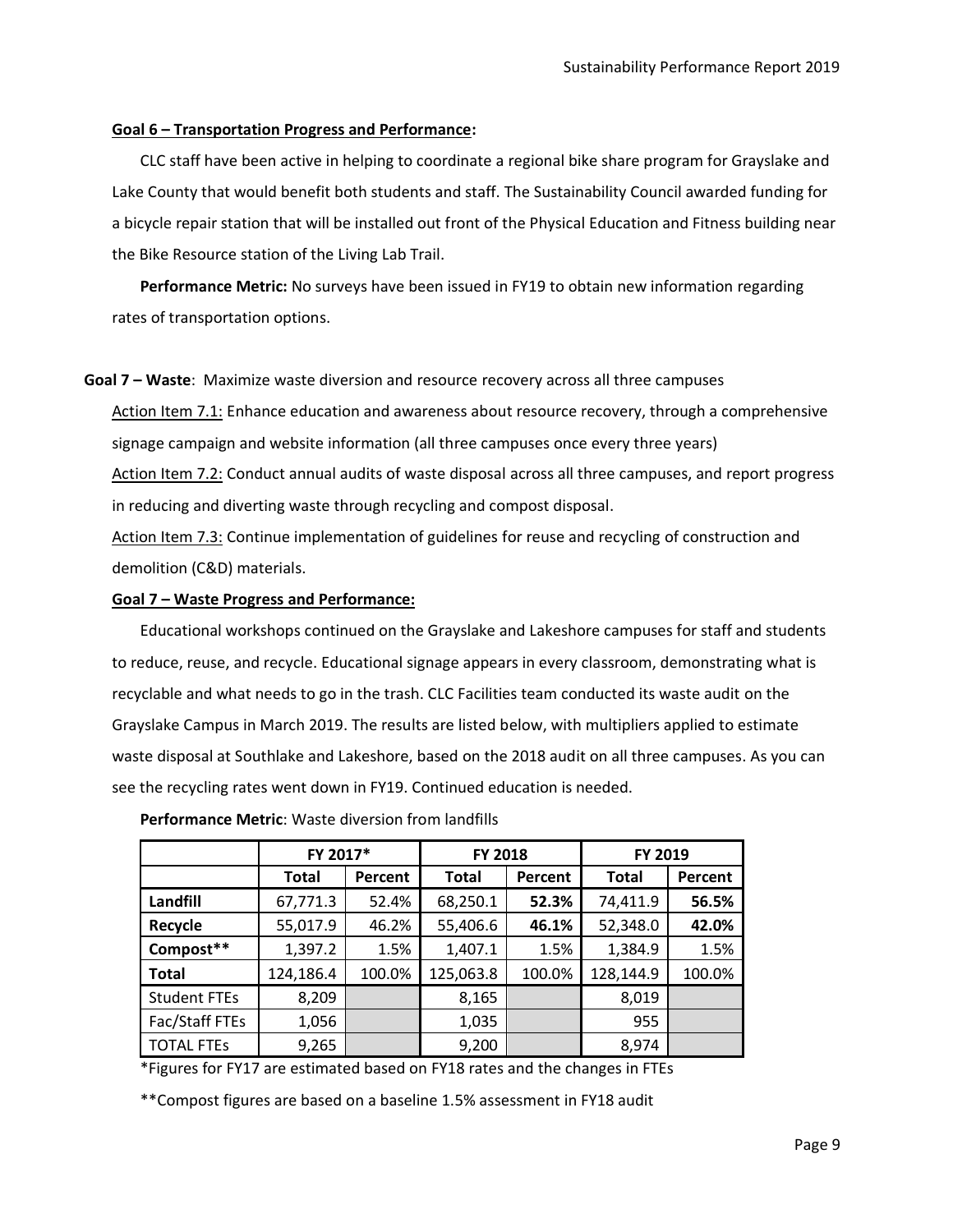**Goal 8 – Water:** Improve water conservation across all three campuses

Action Item 8.1: Increase education and awareness of water use implications, conservation strategies and water quality issues on campus and throughout the community

Action Item 8.2: Measure and create benchmarks for institutional water use, including sub-metering of landscape irrigation

Action Item 8.3: Minimize irrigation, consider collection of rainwater/graywater for irrigation, and install drought tolerant, native plant species

Action Item 8.4: Monitor and report on the impacts of rainwater collection for use in flushing toilets in the A Wing Science Building

#### **Goal 8 – Water Progress and Performance:**

CLC installed additional water filling stations, reducing the need for purchases of single-use bottled water. The grounds crew continues to limit irrigation of plantings and turf to specific high priority areas.

#### **Performance Metric:** Reduced gallons of water metered annually

| <b>Fiscal Years</b>       | 2017       | 2018       | 2019       |
|---------------------------|------------|------------|------------|
| Water Volume (US gallons) | 23,282,000 | 23,608,000 | 22,693,044 |

# **C. Greening Our Curriculum**

**Goal 9 – Curriculum**: Integrate sustainability content and focus across the curriculum

Action Item 9.1: Offer faculty development opportunities, training, incentives and resources to support curriculum development with sustainability content and focus.

Action Item 9.2: Encourage the integration of sustainability into existing curriculum through learning

outcomes, course objectives, student assignments, and immersive experiences.

Action Item 9.3: Explore student sustainability literacy assessments and tracking methodology to

evaluate student exposure and comprehension of sustainability principles.

Action Item 9.4: Utilize sustainability technologies and initiatives in campus operations to enhance

hands-on training and educational opportunities in the classroom.

#### **Goal 9 – Curriculum Progress and Performance:**

From the 2016, 17, 18 training we have had 13 people complete the full year training. Two people who participated in the training have left the institution. Courses and sections/students include:

• Intro to Psychology – 3 sections (75 students yearly), plus the faculty member has developed an immersive experience for this year.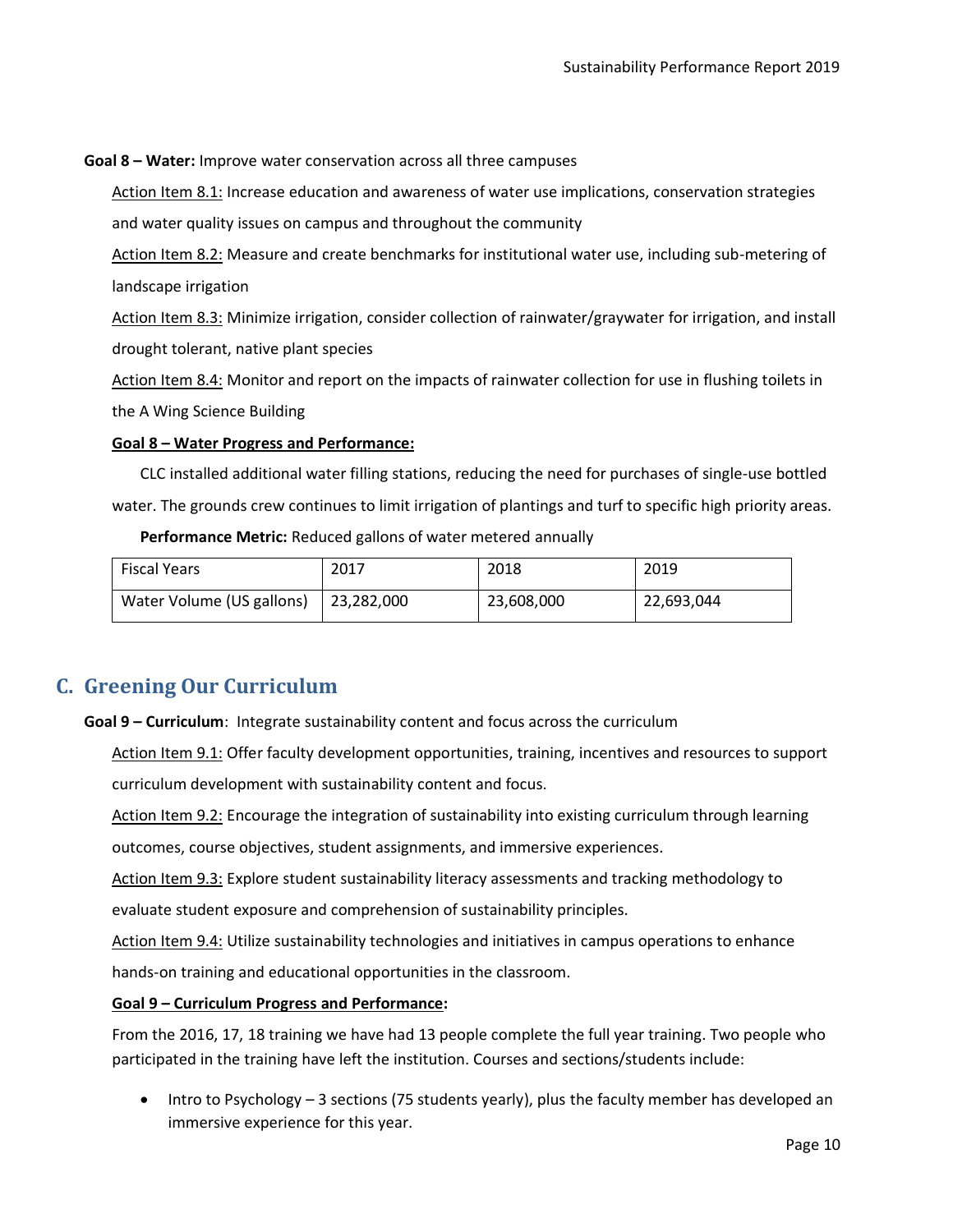- English Comp II 10 sections (220 students yearly)
- Philosophy
	- $\circ$  Ethics 3 sections (75 students annually)
	- $\circ$  Intro to Philosophy 3 sections (75 students annually)
	- $\circ$  Philosophy of Gender and Sexuality 1 section (28 students annually)
	- o Plus Immersive experience has been developed (10 student travel trip).
- English Comp  $I 3$  sections (48 students annually)
- Biology
	- o Environmental Biology 2 sections (48 students annually)
	- $\circ$  Concepts in Biology 2 sections (40 students annually)

**Performance Metric:** Increased number of courses reported with sustainability content or focus. No change noted.

**Performance Metric:** Increased number of CLC graduates entering the workplace with sustainability related degrees or certificates. Not measured.

**Goal 10 – Student Engagement**: Engage CLC students in sustainability efforts and events on campus and in the community

Action Item 10.1: Inform students about institutional sustainability commitments and performance.

Action Item 10.2: Develop opportunities for student involvement with extra-curricular experiences related to sustainability.

Action Item 10.3: Explore peer-to-peer sustainability outreach among the student body.

#### **Goal 10 – Student Engagement Progress and Performance:**

Fall 2018 Welcome Week included a special Sustainability Day for students to meet with the sustainability manager and to learn about sustainability at CLC. Students were invited to participate in World Clean-Up Day and Solar Week events. Solar Week, part of the Lake County Green forum, included sessions on career opportunities for students.

Earth Week 2019 featured a new event, designed by and for students interested in pursuing studies related to sustainability and environmental studies. Professionals in a variety of fields came in to meet with students to talk about their career pathways, interests and experiences. Other Earth Week events continued to

**Performance Metric:** Increased number of student-oriented sustainability activities

The Sustainability Day during Welcome Week, World Clean-Up Day and the Environmental Careers event during Earth Week were each new student-oriented initiatives at CLC.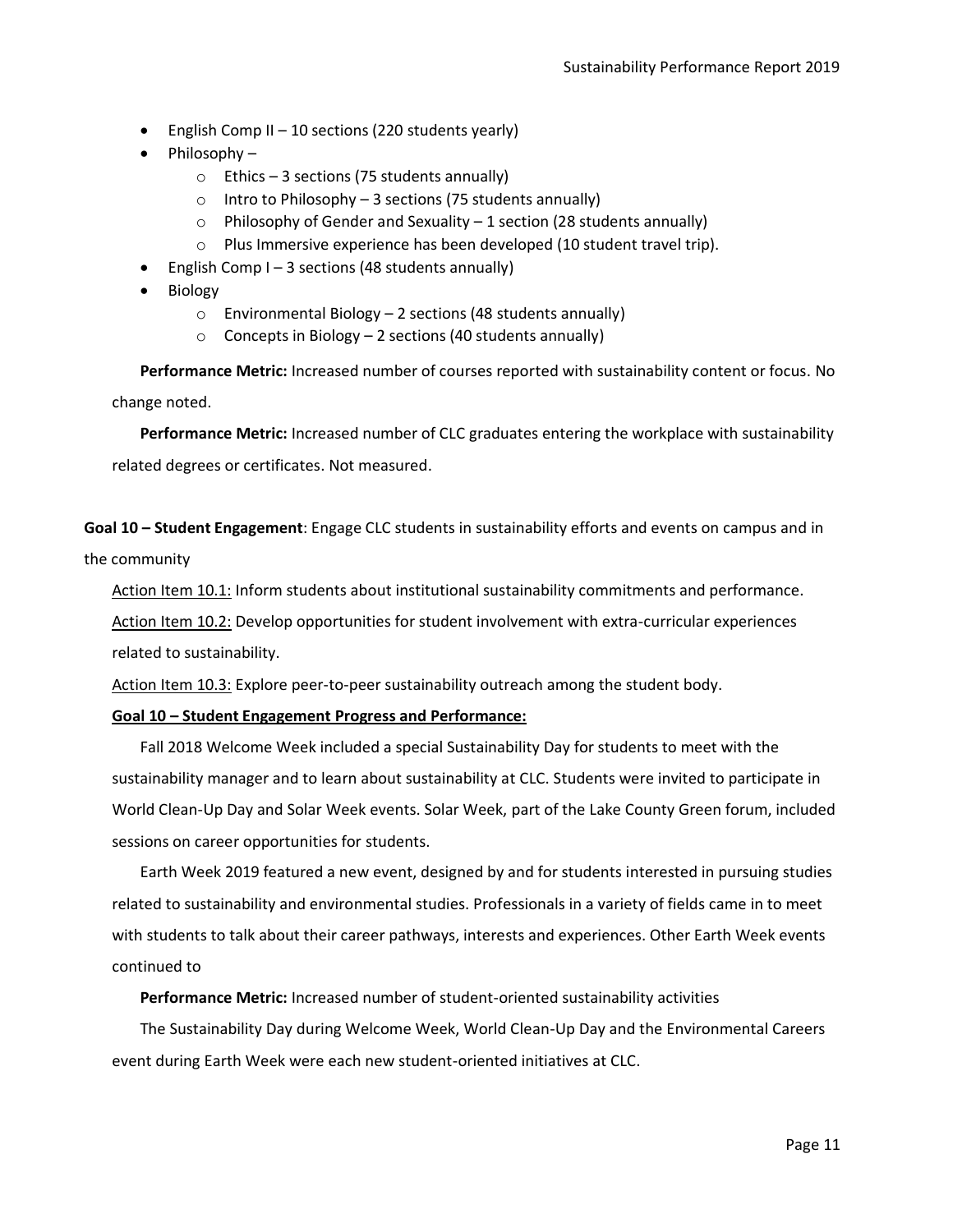**Performance Metric:** The number of students who have participated in sustainability activities. Many of the attendee counts include staff, faculty, and community members, unless the number specifically identifies only students at that event.

| FY 2019          | <b>Student Engagement Events</b>                        | Attendance (including staff,<br>community and students)        |
|------------------|---------------------------------------------------------|----------------------------------------------------------------|
| Aug. 21          | Sustainability Day, Welcome Week                        | Uncounted                                                      |
| Sept. 8,<br>2018 | <b>Environmental Restoration Work Day</b>               | 1 new staff and 4 students                                     |
| Sept. 14         | World Cleanup Day                                       | 6 students/staff at Grayslake 4<br>students/staff at Southlake |
| Sept. 26         | Solar Energy and Job Market                             | 33 attendees                                                   |
| Nov. 9           | <b>Controlled Burn</b>                                  | 16 students                                                    |
| Nov. 17          | National Take a Hike Day                                | 6 students                                                     |
| March 6,<br>2019 | One Earth Film Fest showing "Dirt Rich"                 | 110 attendees                                                  |
| March 8          | One Earth Film Fest showing "Paris to<br>Pittsburgh"    | 86 attendees                                                   |
| April 2          | Dr. Tameria Warren - cross-cultural<br>environmentalism | ~40 attendees                                                  |
| April 20         | Campus Cleanup                                          | 27 students                                                    |
| April 22         | Earth Day Drop-In, Do Your Part                         | 30 students                                                    |
| April 23         | Reduce Recycle Compost                                  | 18 attendees                                                   |
| April 23         | Restorative Justice and Sustainable<br>Communities      | 65 attendees                                                   |
| April 23         | <b>Environmental Career Meet and Greet</b>              | 55 students                                                    |
| April 24         | Reduce Recycle Compost - Lakeshore                      | 20 preschool students                                          |
| April 24         | Driving EV                                              | 15 attendees                                                   |
| April 24         | Snakes Alive!                                           | 25 attendees                                                   |
| April 25         | <b>Arbor Day Tree Planting</b>                          | 16 students                                                    |
| April 25         | <b>Indoor Farm Market</b>                               | Uncounted                                                      |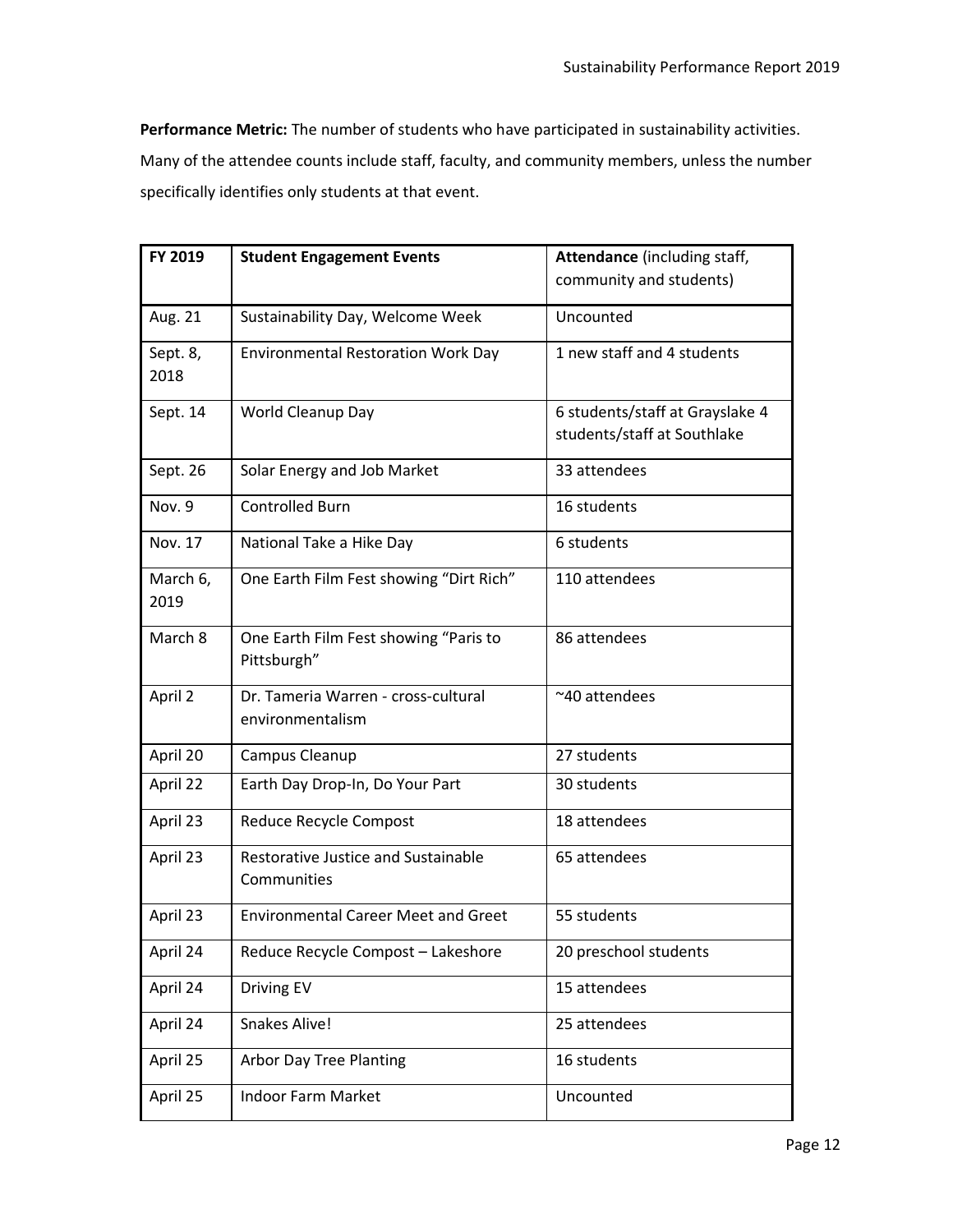| April 25 | The Buzz about Bees             | 32 attendees                                 |
|----------|---------------------------------|----------------------------------------------|
| April 26 | Earth Day Fun Run               | ~30 attendees                                |
|          | <b>Events - Total Attendees</b> | 639 Attendees counted,<br>including students |

**Goal 11 – Workforce and Professional Development:** Incorporate sustainability and green job training into workforce and professional development

Action Item 11.1: Provide sustainability training, education, certification, and resources for workforce development.

Action Item 11.2: Expand partnerships with local corporate and community organizations to provide resources to students and community members interested in pursuing sustainability related careers. Action Item 11.3: Connect existing and potential students to engage in the local green economy through support, skills training and collaboration with community entities that serve youth and adults with barriers to employment.

#### **Goal 11 – Workforce and Professional Development Progress and Performance:**

**Performance Metric:** Increased number of WPDI courses with sustainability content. Not pursued.

# **D. Greening Our Community**

**Goal 12 – Collaboration:** Facilitate environmental, social and economic sustainability goals across the community

Action Item 12.1: Host the Sustainable CLC website with information, tools, resources and opportunities to engage with sustainable businesses, consumers and supporting entities

Action Item 12.2: Explore education and training needs of Lake County community employers that the College can work to address

Action Item 12.3: Facilitate networking activities and informational meetings among community stakeholders, including the Community Partners for Sustainability and related conferences

Action Item 12.4: Provide forums for community members to explore and engage in environmental,

social justice, and economic responsibility aspects of sustainabilit**y**

Action Item 12. 5: Utilize the campus as a teaching tool for demonstration of best management practices Action Item 12.6: Share institutional sustainability commitments and performance updates with the community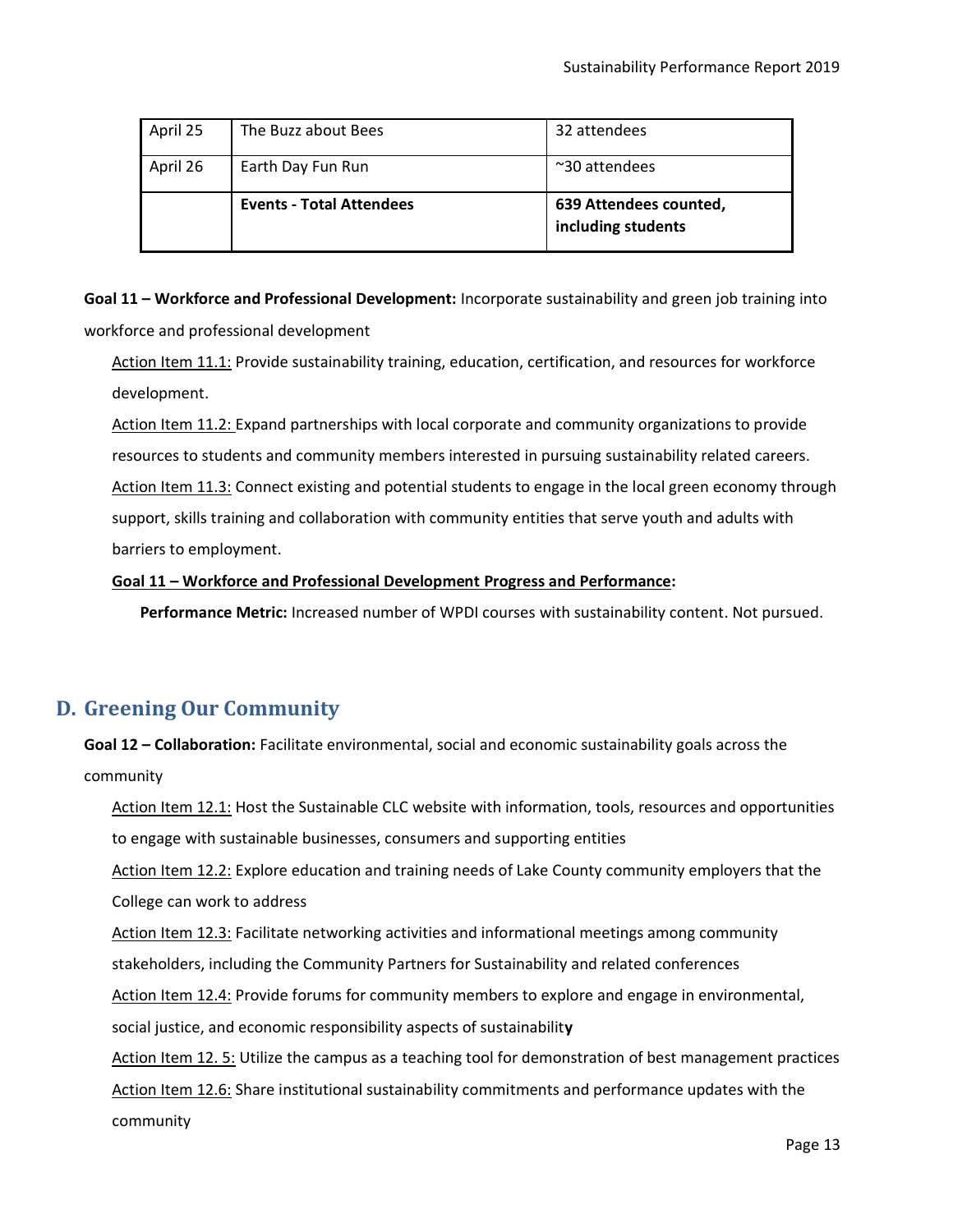#### **Goal 12 – Collaboration Progress and Performance:**

CLC Sustainability staff attended the USGBC's GreenBuild conference with four students in November 2018. As part of this conference, CLC hosted a mobile workshop for 25 professionals from across the country and around the world to visit and tour the Living Lab Trail.

With the announcement of the LEED Platinum certification for the Science and Engineering Building, CLC hosted tours from Libertyville High School and the Lake County Technical High School Campus. Other tours coincided with the statewide Solar Tour and the official opening of the Science and Engineering Building during CLC's Solar Week in September. Perhaps one of the best-attended tours was the Farm Stroll hosted by the Lake County Farm Bureau and CLC's Campus Farm with about 150 people in September.

CLC held 22 events over the year, from Solar Week in September to Earth Week in April, with about 630 people in attendance. Sustainability cohosted two events with CLC's Center for Peace and two showings from the One Earth Film Festival.

Other events in FY19, include the sustainability manager's presentations at an Environmental Forum in Fox Lake and at a Landscaping without Chemicals conference in Lake Forest. A local radio DJ interviewed the Sustainability Manager about CLC's top ranking for sustainability among two-year colleges. Sustainable CLC invited electric car owners to show in this year's Tech of Tomorrow Auto Show with other vehicles belonging to students and community members.

CLC's Diversity Council, Women's Center, LGBTQ Resource Center, Student Life, and many other groups on campus each champion many of the diverse aspects of social sustainability with special events.

In FY19, CLC's Sustainability Manager pulled together eight different mid-level professionals who were interested in exploring career changes towards a sustainability related field of work. This "Great Minds" group met 4 times, giving individuals a chance to present their ideas and aspirations for pursuing sustainability in the workplace. Group members were able to support each other and share resources to make sustainability a more meaningful part of their lives.

**Performance Metric:** CLC hosted 22 special conference and film events for about 631 attendees and six tours for another 299 visitors. CLC staff hosted a table at the Green Living Fair again this year in March. Events such as the Pumpkin Composting Collection, Earth Week 5K Fun Run, Earth Week Indoor Farm Market and attracted students, staff and community members.

**Performance Metric:** The tours, conferences, presentations, tours, and other events have all increased CLC's visibility as a leader to enhance sustainability in Lake County with business and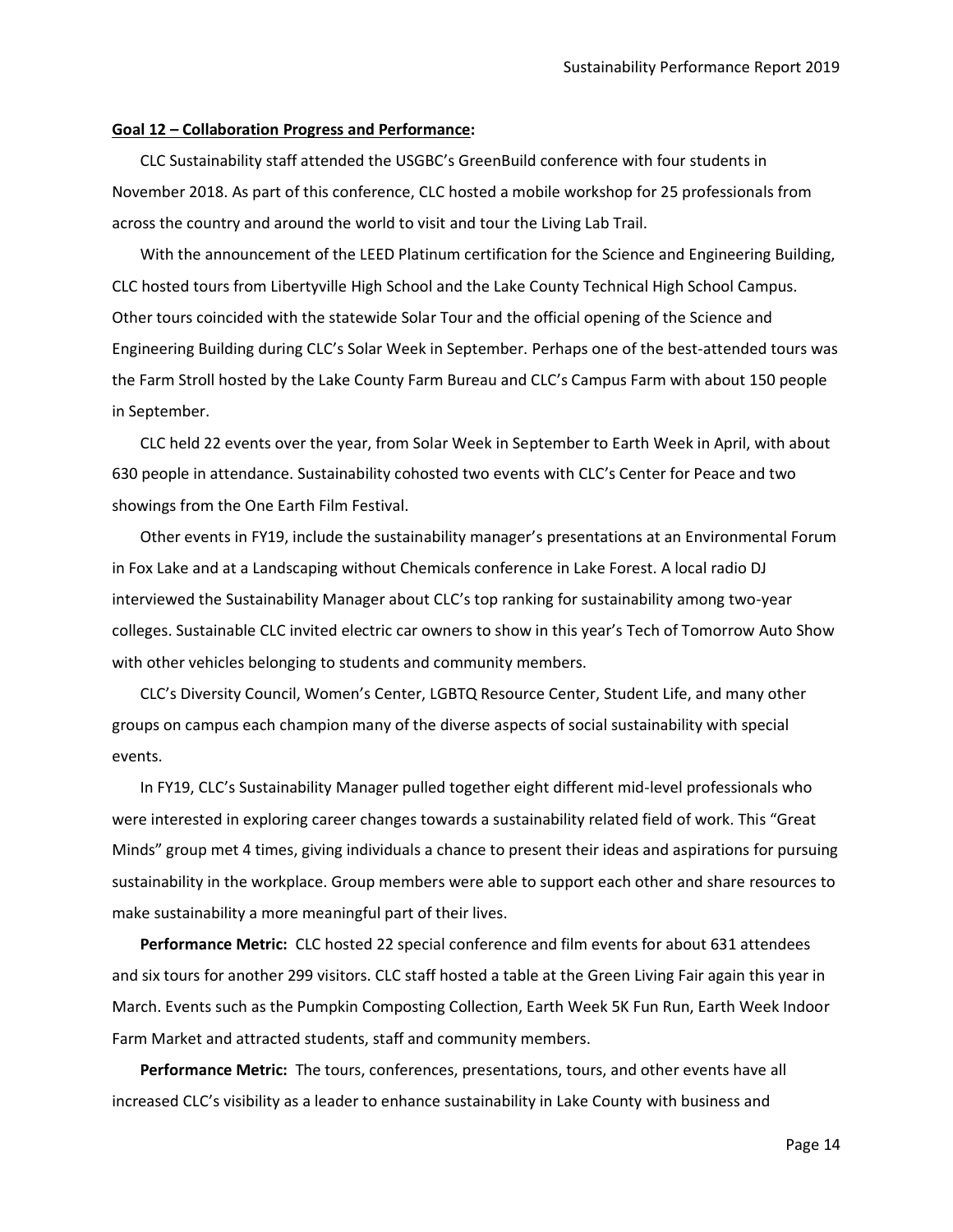organizational partners. The following list of events includes counts of students, staff, and community member attendees.

| FY 2019        | <b>Community Facing Events</b>                                   | <b>Attendance</b>                  |
|----------------|------------------------------------------------------------------|------------------------------------|
| Sept. 16       | Lake County Farm Stroll - Campus Farm<br>Tour                    | $~^{\sim}$ 150 visitors            |
| Sept. 22       | Illinois Solar Tour                                              | 34 people                          |
| Sept. 26       | <b>Science Building Open House</b>                               | Uncounted                          |
| Sept. 29       | Solar Energy Workshops                                           | 31 attendees                       |
| Nov. 17        | GreenBuild National Conference - Living Lab<br><b>Trail Tour</b> | 24 attendees                       |
| <b>Nov. 27</b> | <b>Community Partners</b>                                        | 27 attendees                       |
| Feb. 21        | <b>Community Partners</b>                                        | 16 attendees                       |
| March 6        | One Earth Film Fest: "Dirt Rich"                                 | 110 attendees                      |
| March 8        | One Earth Film Fest: "Paris to Pittsburgh"                       | 86 attendees                       |
| March 16       | Green Living Fair at Libertyville Civic Center                   | Uncounted                          |
| April 2        | Dr. Tameria Warren - cross-cultural<br>environmentalism          | ~40 attendees                      |
| April 22       | Clean Air, Clean Power in Lake County                            | 17 attendees                       |
| April 23       | Restorative Justice and Sustainable<br>Communities               | 65 attendees                       |
| April 24       | Snakes Alive!                                                    | 25 attendees                       |
| April 25       | <b>Indoor Farm Market</b>                                        | Uncounted                          |
| April 25       | The Buzz about Bees                                              | 32 attendees                       |
|                | <b>Total Community Facing Events</b>                             | <b>657 Total Attendees Counted</b> |

**Goal 13 – Resilience Planning**: Support resilience to future changes to climate in Lake County Action Item 13.1: Convene the Community Partners for Sustainability to review CLC Climate Action Plan Action Item 13.2: Assess resilience with vulnerabilities to extreme climate events, including infrastructure, economics, ecosystem services, and social equity and governance